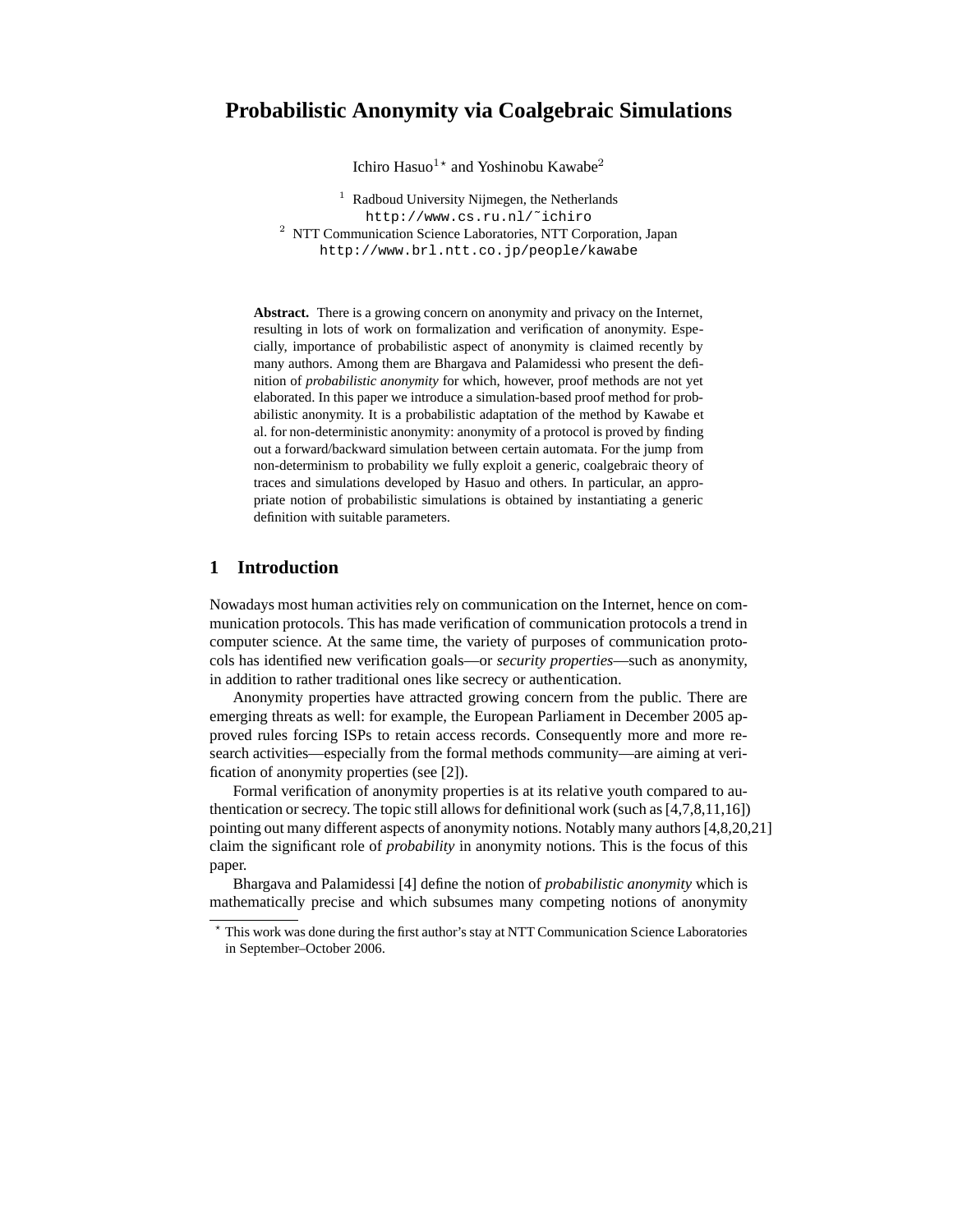in probabilistic settings. However, it is not yet elaborated *how* we can verify if an anonymizing protocol satisfies this notion of probabilistic anonymity.

In this paper we introduce a simulation-based proof method for probabilistic anonymity as defined by Bhargava and Palamidessi. It is a probabilistic extension of the method by Kawabe et al. [13,12] for a non-deterministic (as opposed to probabilistic) setting. The basic scenario is common in both non-deterministic and probabilistic cases:

- 1. First we model an anonymizing protocol to be verified as a certain kind of automaton  $\mathcal{X}$ .
- 2. Second we construct the *anonymized* version an(X) of X. The automaton an(X) satisfies the appropriate notion of anonymity because of the way it is constructed.
- 3. We prove that

(trace semantics of  $\mathcal{X}$ ) = (trace semantics of an $(\mathcal{X})$ ).

Then, since the notion of anonymity is defined in terms of traces, anonymity of an(X) yields anonymity of X. The equality is proved by showing that the (appropriate notion of) inclusion order ⊑ holds in both directions.

- $− ⊆$  holds because of the construction of an( $X$ ).
- $-$  □ is proved by finding a (forward or backward) *simulation* from an(X) to X. Here we appeal to soundness theorem of simulations—existence of a simulation yields trace inclusion.

Hence the anonymity proof of  $X$  is reduced to finding a suitable forward/backward simulation.

There is an obvious difficulty in conducting this scenario in a probabilistic setting. The theory of traces and simulations in a non-deterministic setting is well studied e.g. by [14]; however appropriate definitions of probabilistic traces and simulations are far from trivial.

For the jump from non-determinism to probability we exploit a generic, coalgebraic theory of traces and simulations developed by Hasuo, Jacobs and Sokolova [9,10]. In the generic theory, fundamental notions such as systems (or automata), trace semantics and forward/backward simulations are identified as certain kinds of coalgebraic constructs. On this level of abstraction the general soundness theorem—existence of a (coalgebraic) simulation yields (coalgebraic) trace inclusion—is proved by categorical arguments.

The theory is generic in that, by fixing two parameters appearing therein, it instantiates to a concrete theory for various kinds of systems. In particular, according to the choice of one parameter, systems can be non-deterministic or probabilistic.<sup>3</sup> In this work a complex definition of probabilistic simulations is obtained as an instance of the general, coalgebraic definition. Moreover, this definition is an *appropriate* one: soundness theorem comes for free from the general soundness theorem.

The paper is organized as follows. In Section 2 we illustrate the probabilistic aspect of anonymity properties using the well-known example of Dining Cryptographers.

<sup>3</sup> Unfortunately the combination of both non-determinism and probability—which is e.g. in probabilistic automata [19]—is not covered in this paper. In fact this combination is a notorious one [6,23]: many mathematical tools that are useful in a purely non-deterministic or probabilistic setting cease to work in the presence of both.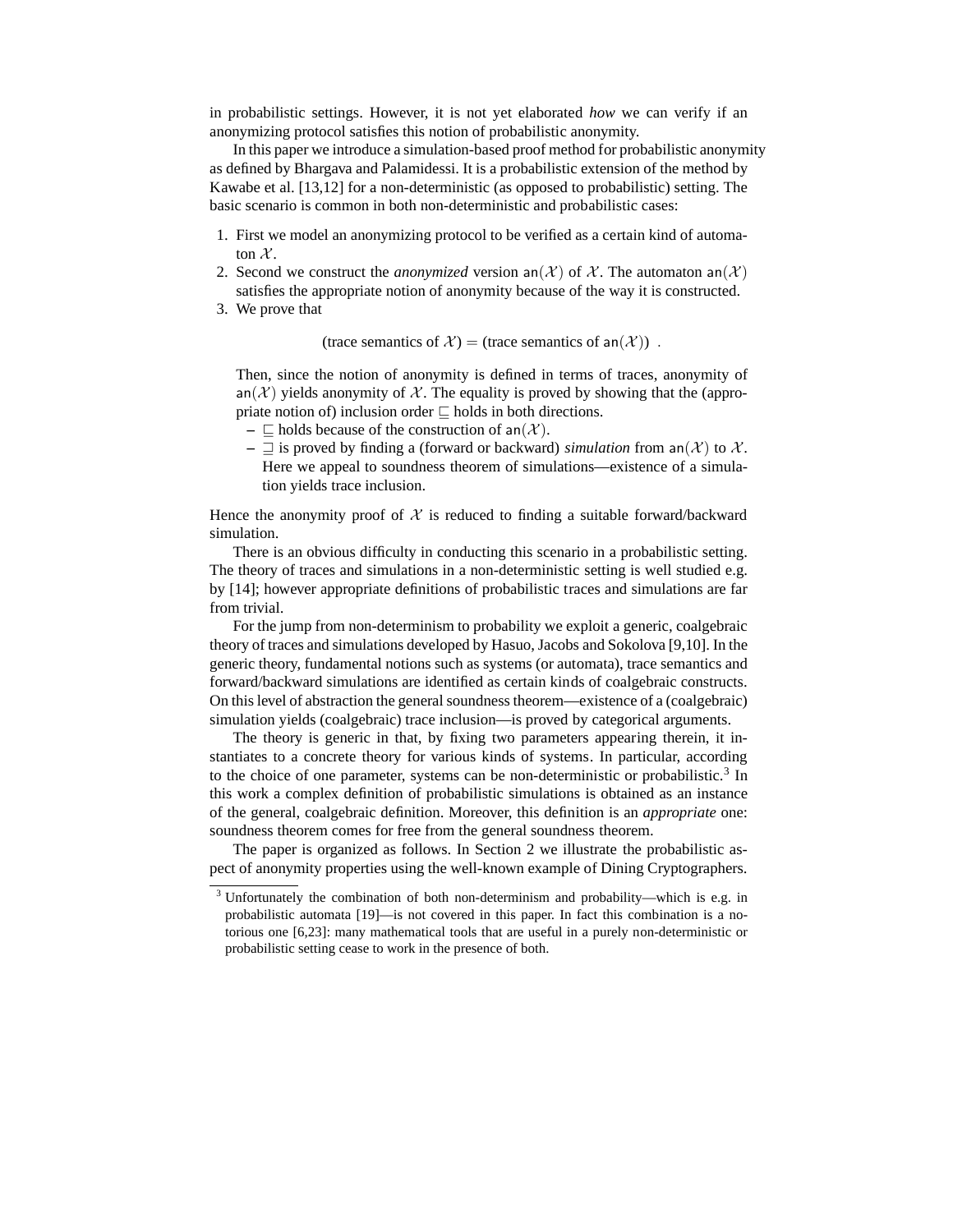We model anonymizing protocols as a special kind of automata called (probabilistic) *anonymity automata*. This notion is introduced in Section 3; the definition of probabilistic anonymity following [4] is also there. Finally in Section 4 we describe our simulation-based proof method for anonymity and prove its correctness. In Section 5 we conclude.

*Notations* In the sequel the disjoint union of sets X and Y is denoted by  $X + Y$ .

The set of lists over an alphabet X with length  $\geq 1$  is denoted by  $X^*X$  in a regularexpression-like manner: obviously we have  $X^* = X^*X + \{\langle\rangle\}.$  This appears as a domain of trace semantics for anonymity automata.

## **2 Motivating example: dining cryptographers (DC)**

In this section—following [4]—we shall illustrate the probabilistic aspect of anonymity, using the well-known *dining cryptographers* (DC) protocol [5].

### **2.1 The DC protocol**

There are three cryptographers (or users) dining together. The payment will be made either by one of the cryptographers, or NSA (U.S. National Security Agency) which organizes the dinner. Who is paying is determined by NSA; if one of the cryptographers is paying, she has been told so beforehand.

The goal of the DC protocol is as follows. The three cryptographers announce whether one of them is paying or not; but if it is the case, the information on *which* cryptographer is paying should be disguised from the viewpoint of an observer (called the *adversary* in the sequel) and also from that of the cryptographers who are not paying. This is where anonymity is involved.

The protocol proceeds in the following way. Three cryptographers  $Crypt_i$  for  $i =$  $0, 1, 2$  sit in a circle, each with a coin  $\text{Coin}_i$ . The coins are held in such a way that they can be seen by the owner and one of the other two: in the following figure  $\rightarrow$  denotes the "able-to-see-her-coin" relation.

$$
\begin{array}{cc}\n\swarrow^{\mathsf{Crypt}_0}\nwarrow\\{\mathsf{Crypt}_1}\searrow^{\mathsf{Crypt}_2}\n\end{array}
$$

Then the coins are flipped; each cryptographer, comparing the two coins she can see, announces to the public whether they *agree* (showing the same side) or *disagree*. The trick is that the one who is paying—if there is—lies on the announcement. For example, given that  $Crypt<sub>0</sub>$  is paying, then the configuration of coins

(h, t, h) that is 
$$
\begin{array}{cc} \n\begin{array}{ccc} & t & h \\ & t & h \end{array} \\
\downarrow & \downarrow & \downarrow\n\end{array}
$$

,

.

results in the announcement

$$
(a,d,a) \qquad \text{that is} \qquad \begin{array}{c} \begin{array}{c} \curvearrowleft a \end{array} \\ \begin{array}{c} d \\ \end{array} \end{array}
$$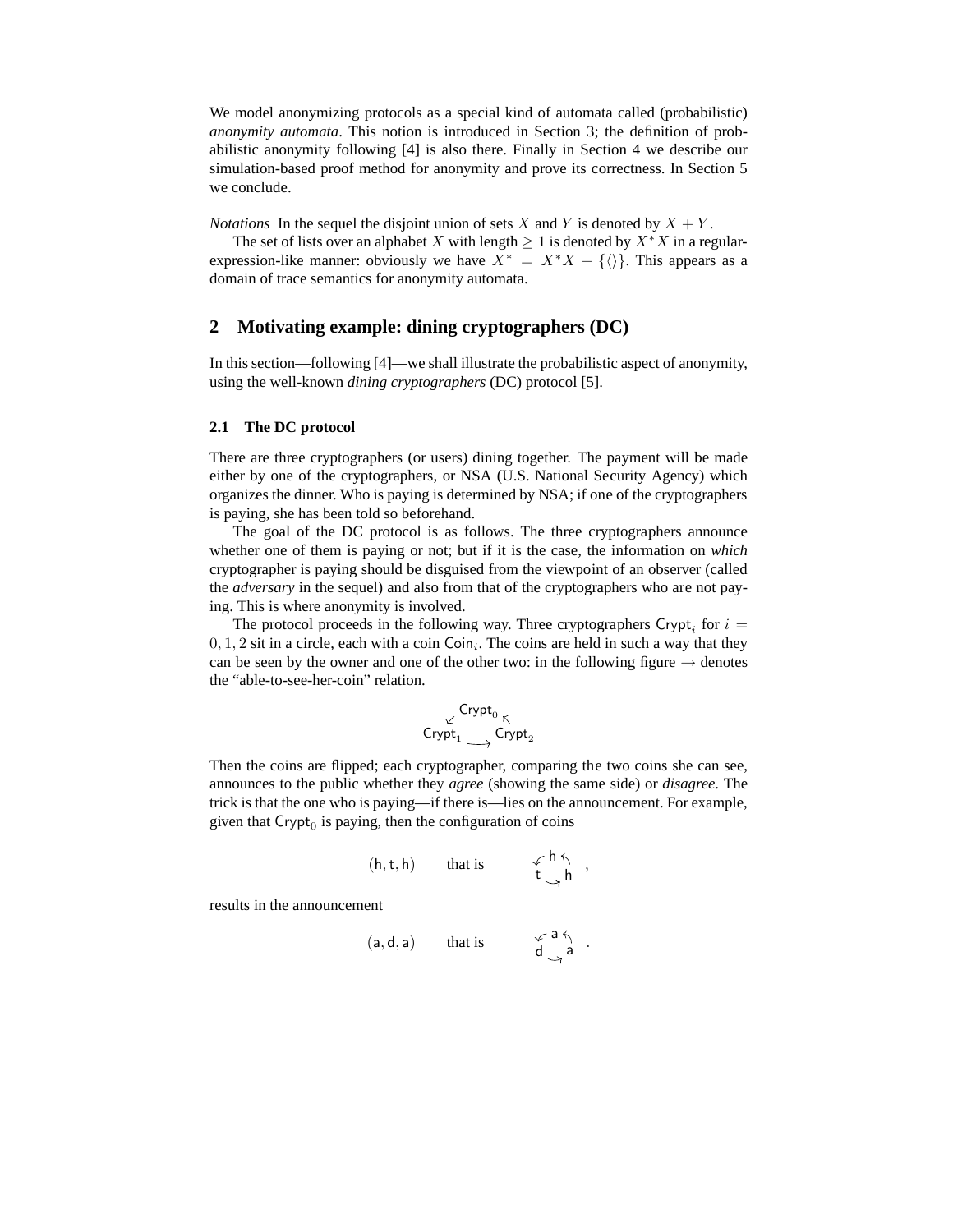This announcement is the only thing the adversary can observe; occurrence of an odd number of d's reveals the presence of a liar, hence the presence of a payer among the cryptographers.

Can the adversary say which cryptographer is paying? No. In fact, given an announcement with an odd number of d's and any payer  $Crypt_i$ , we can construct a coin configuration which yields the given announcement. For example, the announcement (a, d, a) above can be yielded by any of the following configurations.

> Crypt<sub>0</sub> pays, and coins are  $(h, t, h)$  or  $(t, h, t)$ Crypt<sub>1</sub> pays, and coins are  $(h, h, h)$  or  $(t, t, t)$ Crypt<sub>2</sub> pays, and coins are  $(h, h, t)$  or  $(t, t, h)$

#### **2.2 Probabilistic anonymity in DC**

Up to now the arguments have been non-deterministic: now we shall explain how probabilistic aspects in DC emerge. Assume that the coins are biased: each of three  $Coin<sub>i</sub>'s$ gives head with the probability  $9/10$ . Provided that Crypt<sub>0</sub> is paying, the announcement (a, d, a) occurs with the probability  $(9 \cdot 1 \cdot 9 + 1 \cdot 9 \cdot 1)/10^3$ , because it results from  $(h, t, h)$  or  $(t, h, t)$ . Similar calculations lead to the following table of probabilities.

|                                                              |      |      | $ (d, a, a)$ $(a, d, a)$ $(a, a, d)$ $(d, d, d)$ |
|--------------------------------------------------------------|------|------|--------------------------------------------------|
| $Crypt_0$ pays $\begin{vmatrix} 0.73 \end{vmatrix}$          | 0.09 | 0.09 | 0.09                                             |
| $Crypt1$ pays $\vert 0.09 \vert$                             | 0.73 | 0.09 | 0.09                                             |
| Crypt <sub>2</sub> pays $\begin{bmatrix} 0.09 \end{bmatrix}$ | 0.09 | 0.73 | 0.09                                             |

Are the cryptographers still "anonymous"? We would not say so. For example, if the adversary observes an announcement  $(d, a, a)$ , it is reasonable for her to suspect Crypt<sub>0</sub> more than the other two.

Nevertheless, if the coins are not biased, we cannot find any symptom of broken anonymity. Therefore we want to obtain the following two things.

The first is an appropriate notion of "probabilistic anonymity" which holds with fair coins but is violated with biased coins—this is done in [4]. The intuition is quite similar to the one behind the notion of *conditional anonymity* [8]. The adversary has a priori knowledge on "who is likely to be blamed"; however, after observing a run of an anonymizing protocol, the adversary should not gain any additional information—each user looks as suspicious as it did before the actual execution.

The second is an effective proof method to verify this notion of anonymity: this is what we aim at in the current work.

### **3 Probabilistic anonymity**

#### **3.1 Anonymity automata: models of anonymizing protocols**

In this work anonymizing protocols are formalized as a specific kind of probabilistic systems which we shall call (probabilistic) *anonymity automata*. The notion is similar to probabilistic automata [19]: however, in anonymity automata branching is purely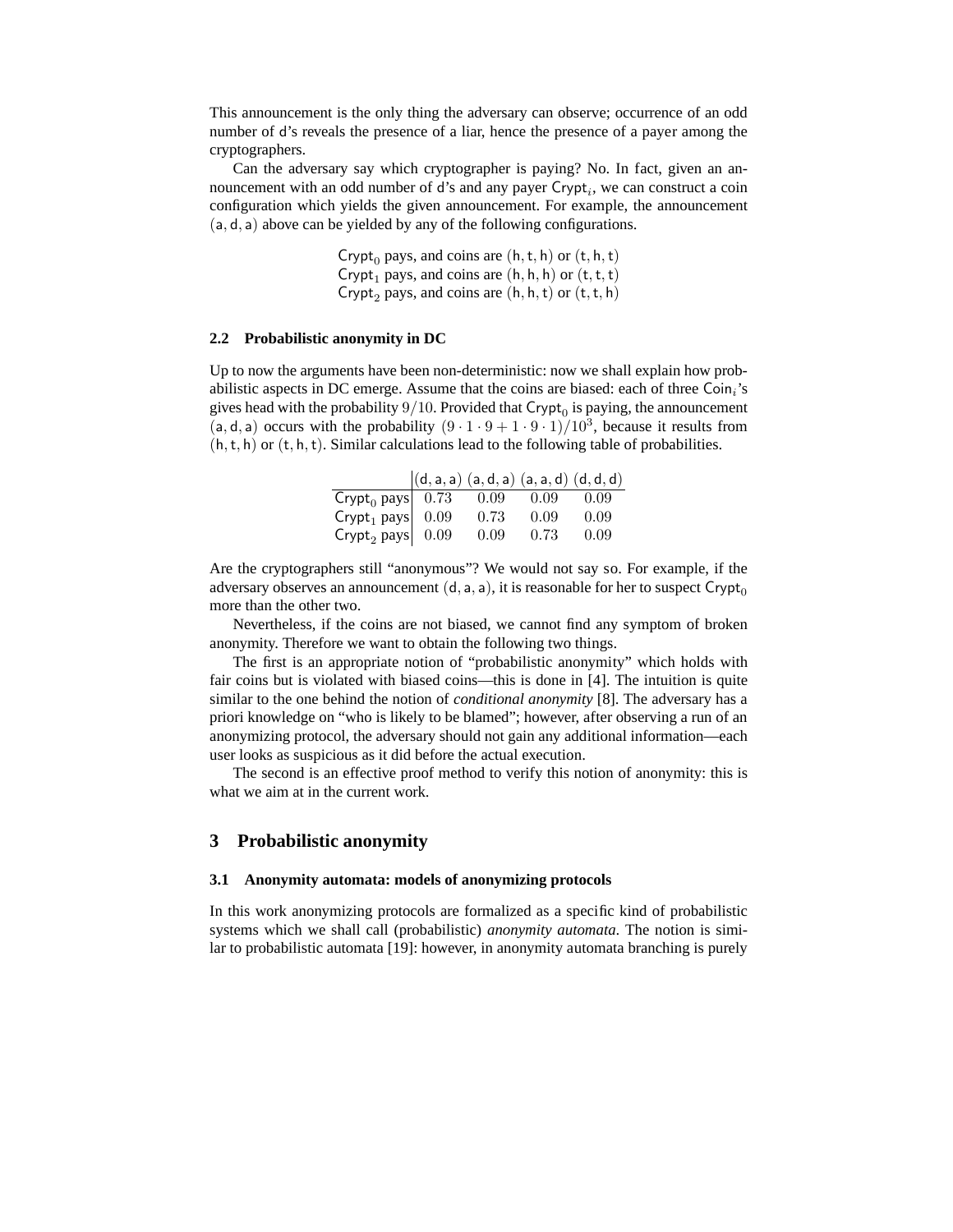probabilistic without any non-determinism. This modification, together with other minor ones, is made so that the coalgebraic framework in [9] applies.

The features of an anonymity automaton are as follows.

- **–** By making a transition it can either
	- execute an action and successfully terminate  $(x \stackrel{a}{\rightarrow} \checkmark)$ , or
	- execute an action and move to another state  $(x \stackrel{a}{\rightarrow} y)$ .

Internal, silent actions are not explicitly present.

- **–** An action a can be either
	- an *observable action* o which can be seen by the adversary, or
	- an *actor action* blame( $i$ ) which denotes that a user  $i$  has performed the action whose performer we want to disguise (such as payment in DC).
- **–** Each state comes with a probability subdistribution over the set of possible transitions. By "sub" distribution it is meant that the sum of all the probabilities is  $\leq 1$ rather than  $= 1$ : the missing probability is understood as the probability for deadlock.

Here is a formal definition.

**Definition 3.1 (Anonymity automata)** An *anonymity automaton* is a 5-tuple  $(X, \mathcal{U}, \mathcal{O}, c, s)$ where:

- **–** X is a non-empty set called the *state space*.
- **–** U is a non-empty set of *users*. 4
- **–** O is a non-empty set of *observable actions*.
- $c : X \to \mathcal{D}(\mathcal{A} \times {\{\sqrt} } + \mathcal{A} \times X)$  is a function which assigns to each state  $x \in X$ a probability subdistribution  $c(x)$  over possible transitions. The set A is the set of *actions* and defined by

$$
\mathcal{A} = \mathcal{O} + \{\, \textsf{blame}(i) \mid i \in \mathcal{U} \} \ \ .
$$

The operation  $D$  gives the set of subdistributions: for a set Y,

$$
\mathcal{D}Y = \{d: Y \to [0,1] \mid \sum_{y \in Y} d(y) \le 1\} .
$$
 (1)

This operation  $D$  canonically extends to a monad<sup>5</sup> which we shall call the *subdistribution monad*.

For example, the value  $c(x)(a, \checkmark)^6$  in  $[0, 1]$  is the probability with which a state x executes a and then successfully terminate (i.e.  $x \stackrel{a}{\rightarrow} \checkmark$ ).

 $-$  s is a probability subdistribution over the state space X. This specifies which state would be a *starting* (or *initial*) one.

<sup>4</sup> A user is called an *anonymous user* in [4].

<sup>5</sup> *Monads* are a categorical notion. Interested readers are referred to [3] for the details.

<sup>&</sup>lt;sup>6</sup> To be precise this should be written as  $c(x)(\kappa_1(a,\checkmark))$ , where  $\kappa_1 : \mathcal{A} \times {\checkmark} {\checkmark} \to \mathcal{A} \times {\checkmark} {\checkmark} \}$  $A \times X$  is the inclusion map.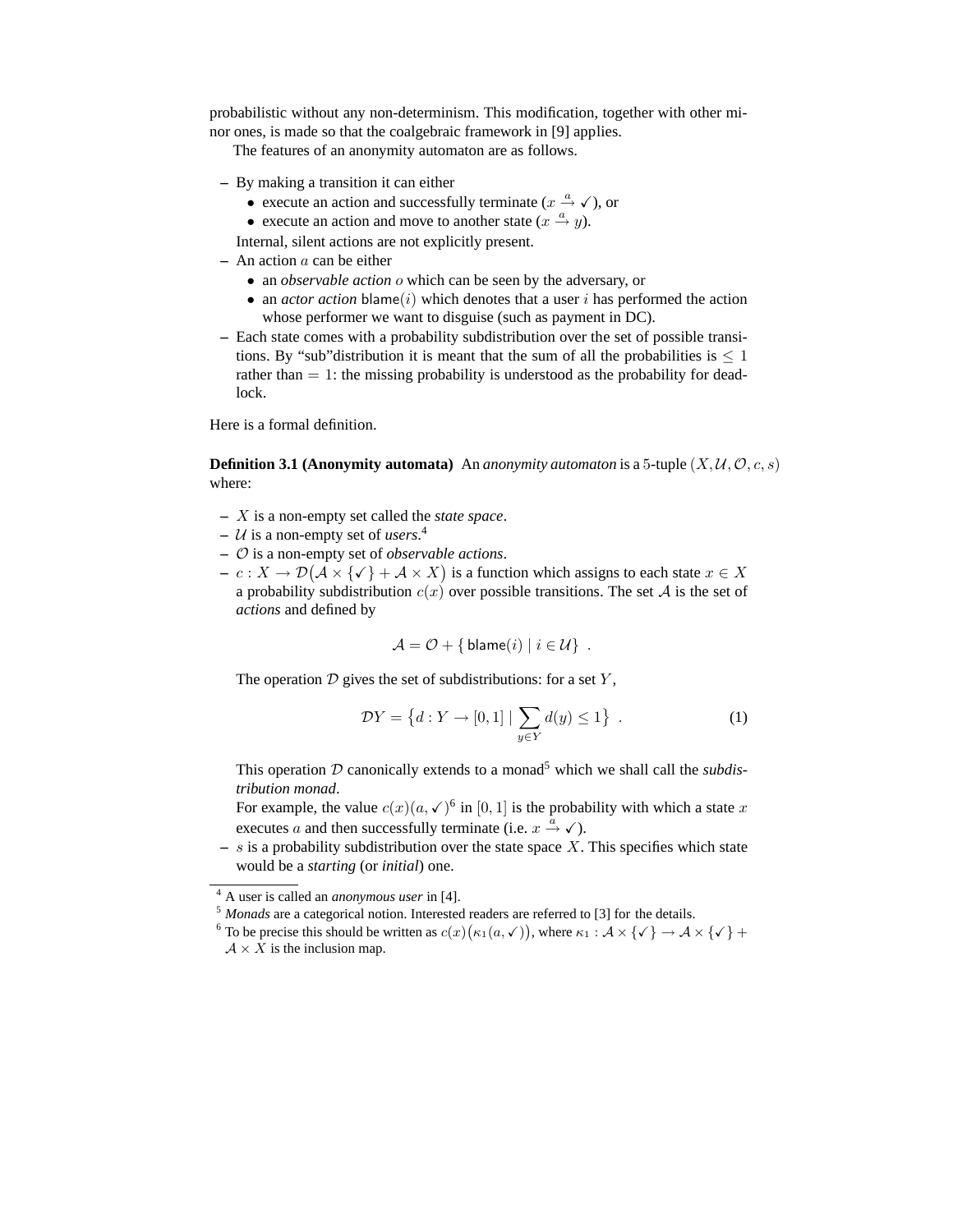**Example 3.2 (Anonymity automaton**  $X_{DC}$  **for DC)** To model the DC protocol, we take

$$
\mathcal{U} = \{0, 1, 2\} \;\; , \quad \mathcal{O} = \{a, d\} \times \{a, d\} \times \{a, d\} = \left\{ (x, y, z) \; | \; x, y, z \in \{a, d\} \right\} \; .
$$

We need to fix the a priori probability distribution on who will make a payment, in view of the conditional notion of probabilistic anonymity. Let us denote by  $p_i$  the probability with which a user  $i$  pays.

The DC protocol (with its a priori probability distribution given by  $p_i$ 's) is naturally described as follows. Probability for each transition is presented in square brackets; otherwise the transition occurs with probability 1.



Here  $\tau$  denotes an internal action with the intention of "NSA pays".

However, the actions  $h_i$  and  $t_i$ —with their obvious meanings—must not be present because they are not observable by the adversary. These actions are replaced by  $\tau$ 's. Moreover, for technical simplicity we do not allow  $\tau$ 's to appear in an anonymity automaton. Hence we take the "closure" of the above automaton in an obvious way, and obtain the following.



The start state distribution s is:  $x \mapsto 1$ . This anonymity automaton we shall refer to as  $\mathcal{X}_{\text{DC}}$ .

#### **3.2 Anonymity automata reconciled as coalgebras**

The generic, coalgebraic theory of traces and simulations in [9] applies to anonymity automata. The generic theory is developed with two parameters  $T$  and  $F$ :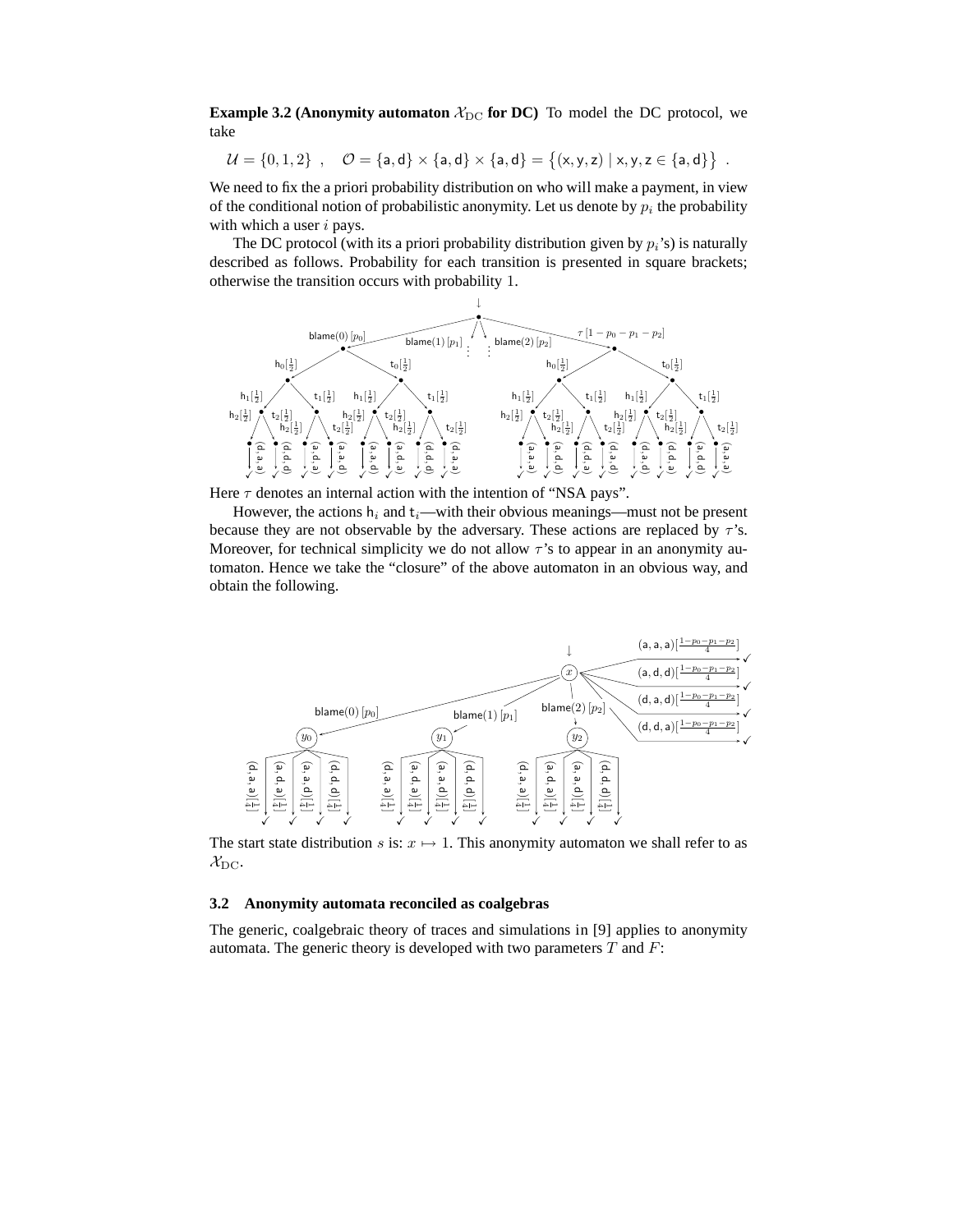- **–** a monad T on Sets specifies the *branching-type*, such as non-determinism or probability;
- **–** a functor F on Sets specifies the *transition-type*, i.e., what a system can do by making a transition.

Systems for which traces/simulations are defined are called (T, F)*-systems*in the generic theory, making the parameters explicit. The theory is coalgebraic because a  $(T, F)$ system is essentially a coalgebra in a suitable category.

Anonymity automata fit in the generic theory. They are  $(T, F)$ -systems with the following choice of parameters  $T$  and  $F$ .

- $-$  T is the subdistribution monad  $D$ , modeling purely probabilistic branching.
- $-FX = \mathcal{A} \times \{\checkmark\} + \mathcal{A} \times X$ , modeling the transition-type of "(action and terminate) or (action and next state)".

It is immediately seen that for this choice of F, the set  $A^*A$  carries the following initial algebra in Sets. We denote its structure map by  $\alpha$ .

| $\mathcal{A} \times {\mathcal{C}} + \mathcal{A} \times (\mathcal{A}^*\mathcal{A})$ | $\kappa_1(a,\checkmark)$ | $\kappa_2(a, a)$ |  |
|------------------------------------------------------------------------------------|--------------------------|------------------|--|
| $\alpha \leq$                                                                      |                          |                  |  |
| $\mathcal{A}^*\mathcal{A}$                                                         | $\langle a \rangle$      | $a \cdot a$      |  |

where  $\langle a \rangle$  denotes a list of length 1, and  $a \cdot a$  is what would be written as (cons a a) in LISP. Therefore [9, Corollary 5.2] suggests that the set  $A^*A$  is the appropriate domain of (finite) trace semantics for anonymity automata: this is actually the case later in Definition 3.3.

#### **3.3 Trace semantics for anonymity automata**

The trace semantics for anonymity automata is used in defining probabilistic anonymity. In a non-deterministic setting, trace semantics yields a *set* of lists of actions which can possibly occur. In contrast, trace semantics of a probabilistic system is a *probability subdistribution* over lists.

**Definition 3.3 (Trace semantics for anonymity automata)** Given an anonymity automaton  $\mathcal{X} = (X, \mathcal{U}, \mathcal{O}, c, s)$ , its *trace* 

$$
P_{\mathcal{X}} \in \mathcal{D}(\mathcal{A}^*\mathcal{A})
$$

is defined as follows. For a list of actions  $\langle a_0, a_1, \ldots, a_n \rangle$  with a finite length  $n \geq 1$ ,

$$
P_{\mathcal{X}}(\langle a_0, a_1, \ldots, a_n \rangle) = \sum_{x_0, x_1, \ldots, x_n \in X} P_{\mathcal{X}}(x_0 \stackrel{a_0}{\rightarrow} x_1 \stackrel{a_1}{\rightarrow} \cdots \stackrel{a_{n-1}}{\rightarrow} x_n \stackrel{a_n}{\rightarrow} \checkmark) ,
$$

where the probability

$$
P_{\mathcal{X}}(x_0 \stackrel{a_0}{\rightarrow} x_1 \stackrel{a_1}{\rightarrow} \cdots \stackrel{a_{n-1}}{\rightarrow} x_n \stackrel{a_n}{\rightarrow} \checkmark)
$$
  
=  $s(x_0) \cdot c(x_0)(a_0, x_1) \cdot \cdots \cdot c(x_{n-1})(a_{n-1}, x_n) \cdot c(x_n)(a_n, \checkmark)$ 

is for the event that X starts at  $x_0$ , follows the path  $\stackrel{a_0}{\rightarrow} x_1 \stackrel{a_1}{\rightarrow} \cdots \stackrel{a_{n-1}}{\rightarrow} x_n$  and finally terminates with  $\stackrel{a_n}{\rightarrow} \checkmark$ .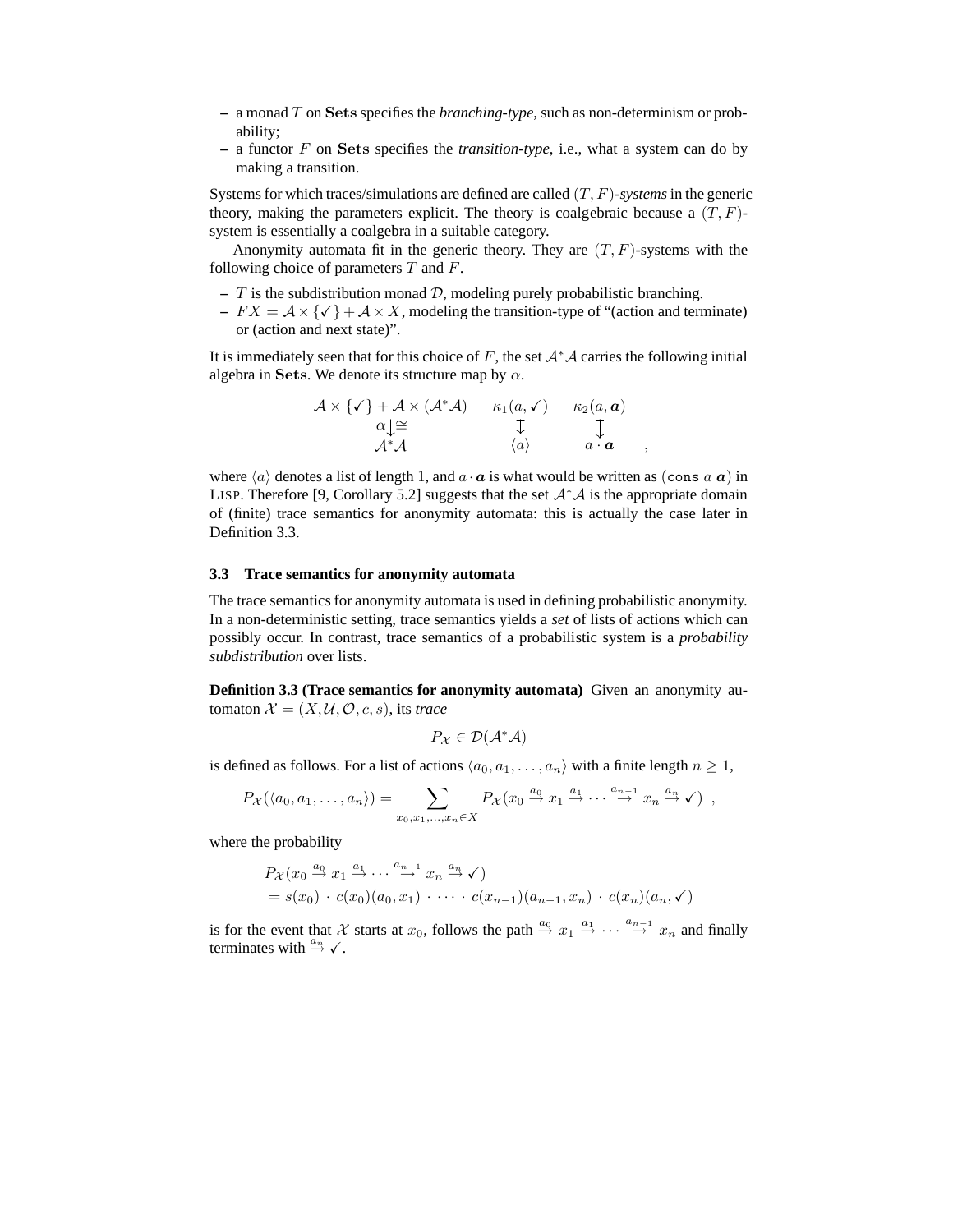Intuitively the value  $P_{\chi}(a) \in [0,1]$  for a list  $a \in A^*A$  is the probability with which the system  $X$  executes actions in  $\alpha$  successively and then terminates. Our concern is on actions (observable actions or actor actions) the system makes but not on the states it exhibits.

The following alternative characterization allows us to apply the generic, coalgebraic theory of traces in [9,10].

**Lemma 3.4 (Trace semantics via the generic theory)** *Given an anonymity automaton*  $X$ *, let*  $(s, c)$  *be a*  $(T, F)$ *-system identified with*  $X$  *as in Section 3.2.* 

*The trace*  $P_X$  *of*  $X$  *coincides with the coalgebraic trace*  $tr_{(s,c)}$  *defined in the generic theory [9, Definition 5.7] for*  $(s, c)$ . □

**Example 3.5 (Dining cryptographers)** For the anonymity automaton  $\mathcal{X}_{\text{DC}}$  in Example 3.2, its trace  $P_{\mathcal{X}_{\text{DC}}}$  is the following probability subdistribution.

$$
\langle \text{blame}(i), (\text{d}, \text{a}, \text{a}) \rangle \mapsto p_i/4 \quad \langle (\text{a}, \text{a}, \text{a}) \rangle \mapsto (1 - p_0 - p_1 - p_2)/4
$$
  
\n
$$
\langle \text{blame}(i), (\text{a}, \text{d}, \text{a}) \rangle \mapsto p_i/4 \quad \langle (\text{a}, \text{d}, \text{d}) \rangle \mapsto (1 - p_0 - p_1 - p_2)/4
$$
  
\n
$$
\langle \text{blame}(i), (\text{a}, \text{a}, \text{d}) \rangle \mapsto p_i/4 \quad \langle (\text{d}, \text{a}, \text{d}) \rangle \mapsto (1 - p_0 - p_1 - p_2)/4
$$
  
\n
$$
\langle \text{blame}(i), (\text{d}, \text{d}, \text{d}) \rangle \mapsto p_i/4 \quad \langle (\text{d}, \text{d}, \text{a}) \rangle \mapsto (1 - p_0 - p_1 - p_2)/4
$$
  
\n
$$
\langle \text{for } i = 0, 1, 2 \rangle
$$

The other lists in  $A^*A$  have probability 0.

In this work we assume that in each execution of an anonymizing protocol there appears at most one actor action. This is the same assumption as [4, Assumption 1] and is true in all the examples in this paper.

**Assumption 3.6 (At most one actor action)** Let  $\mathcal{X} = (X, \mathcal{U}, \mathcal{O}, c, s)$  be an anonymity automaton and  $a \in A^*A$ . If a contains more than one actor actions, then

$$
P_{\mathcal{X}}(\boldsymbol{a})=0.
$$

## **3.4 Definition of probabilistic anonymity**

In this section we formalize the notion of probabilistic anonymity following [4]. First, for the sake of simplicity of presentation, we shall introduce the following notations for predicates (i.e. subsets) on  $A^*A$ .

**Definition 3.7 (Predicates** [blame(i)] **and**  $[o]$  – For each  $i \in U$ , a predicate [blame(i)] on  $A^*A$  is defined as follows.

[blame(*i*)] = {
$$
\mathbf{a} \in A^*A
$$
 | blame(*i*) appears in  $\mathbf{a}$ }

By Assumption 3.6, it is the set of lists obtained by augmenting blame $(i)$  with observable actions: in a regular-expression-like notation,

$$
[\text{blame}(i)]=\mathcal{O}^*\,\text{blame}(i)\,\mathcal{O}^*
$$

.

Moreover,  $[\text{blame}(i)] \cap [\text{blame}(j)] = \emptyset$  if  $i \neq j$ .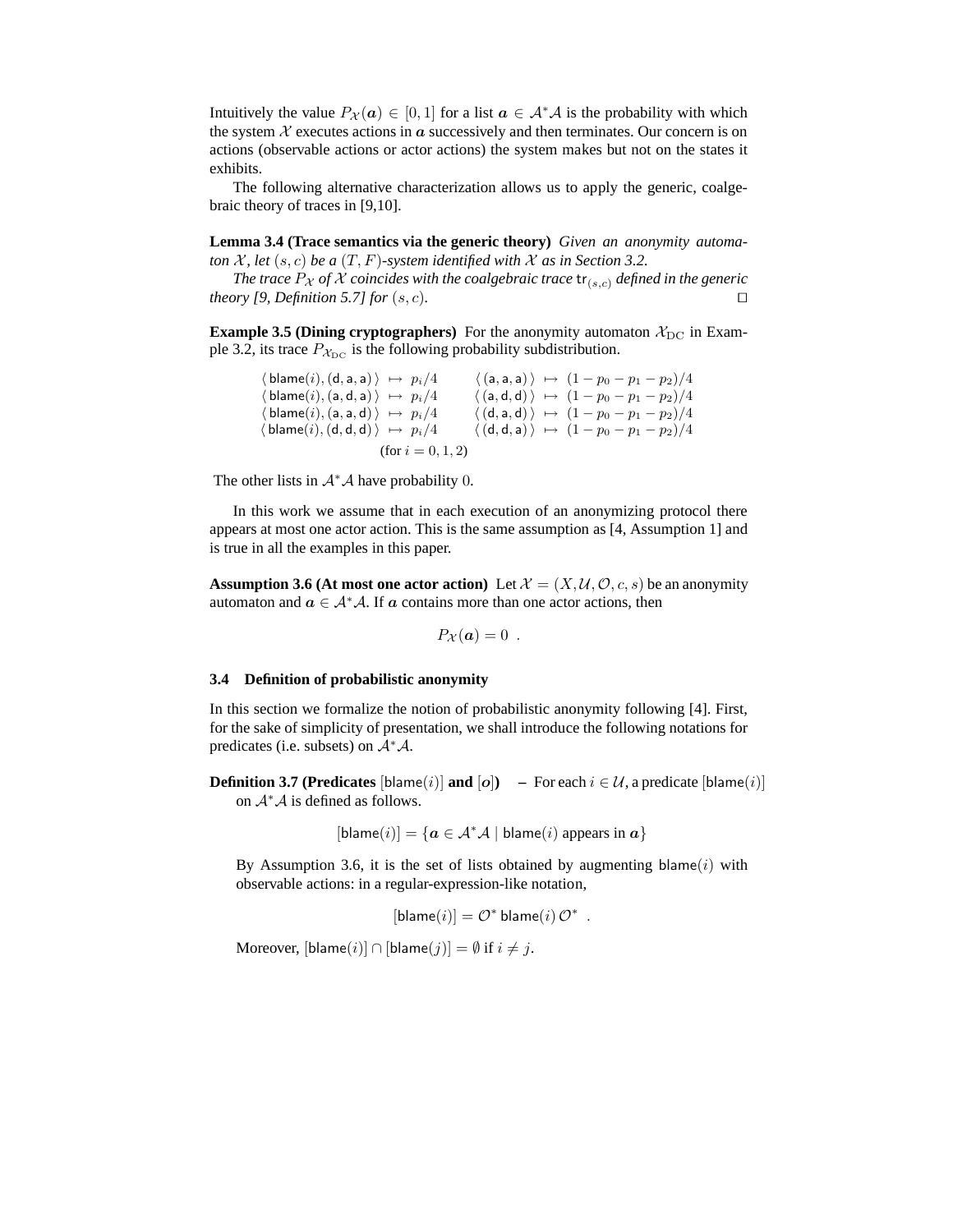**–** For each  $o \in \mathcal{O}^*$ , a predicate [ $o$ ] on  $\mathcal{A}^* \mathcal{A}$  is defined as follows.

$$
[\boldsymbol{o}] = \{\boldsymbol{a} \in \mathcal{A}^*\mathcal{A} \mid \text{removeActor}(\boldsymbol{a}) = \boldsymbol{o}\} \enspace ,
$$

where the function removeActor :  $A^*A \rightarrow O^*$ —which is defined by a suitable induction—removes actor actions appearing in a list. The set  $[o] \subseteq A^*A$  consists of those lists which yield  $o$  as the adversary's observation. It is emphasized that  $[o]$ is *not* the set of lists which contain  $o$  as sublists: we remove only actor actions, but not observable actions.

Note that we are overriding the notation  $\lfloor \cdot \rfloor$ : no confusion would arise since the arguments are of different types. Values such as  $P_{\mathcal{X}}([blame(i)])$  are defined in a straightforward manner:

$$
P_{\mathcal{X}}(\left[\text{blame}(i)\right]) = \sum_{\bm{a} \in [\text{blame}(i)]} P_{\mathcal{X}}(\bm{a}) \enspace .
$$

This is the probability with which  $\mathcal X$  yields an execution in which a user i is to be blamed.

We follow [4] and adopt the following definition of anonymity.

**Definition 3.8 (Probabilistic anonymity [4])** We say an anonymity automaton  $\mathcal{X}$  is *anonymous* if for each  $i, j \in \mathcal{U}$  and  $o \in \mathcal{O}^*$ ,

$$
P_{\mathcal{X}}(\text{[blame}(i)]) > 0 \quad \wedge \quad P_{\mathcal{X}}(\text{[blame}(j)]) > 0
$$
\n
$$
\implies \quad P_{\mathcal{X}}(\text{[o] }|\text{[blame}(i)]) = P_{\mathcal{X}}(\text{[o] }|\text{[blame}(j)]) \ .
$$

Here  $P_{\mathcal{X}}([o] \mid [blame(i)])$  is a conditional probability: it is given by

$$
P_{\mathcal{X}}(\cdot [\mathbf{o}] \mid [\mathsf{blame}(i)]) = \frac{P_{\mathcal{X}}(\cdot [\mathbf{o}] \cap [\mathsf{blame}(i)])}{P_{\mathcal{X}}(\cdot [\mathsf{blame}(i)])} \enspace .
$$

The intuition behind this notion—sketched in Section 2.2—is similar to the one behind conditional anonymity [8]. In fact, it is shown in [4] that under reasonable assumptions the two notions of anonymity coincide. For completeness the definition of conditional anonymity (adapted to the current setting) is also presented.

**Definition 3.9 (Conditional anonimity [8])** An anonymity automaton X satisfies *conditional anonymity* if for each  $i \in \mathcal{U}$  and  $o, o' \in \mathcal{O}^*$ ,

$$
P_{\mathcal{X}}(\text{[blame}(i)] \cap [\mathbf{o}]) > 0
$$
\n
$$
\implies P_{\mathcal{X}}(\text{[blame}(i)] \mid [\mathbf{o}]) = P_{\mathcal{X}}(\text{[blame}(i)] \mid \bigcup_{j \in \mathcal{U}} \text{[blame}(j)] ) .
$$

The notion in Definition 3.8 is (one possibility of) probabilistic extension of *trace anonymity* in [18]. It is emphasized that these anonymity notions are based on trace semantics which is at the coarsest end in the linear time-branching time spectrum [22]. Hence our adversary has less observation power than one in [1] for example where security notions are bisimulation-based. A justification for having such a weaker adversary is found in [13].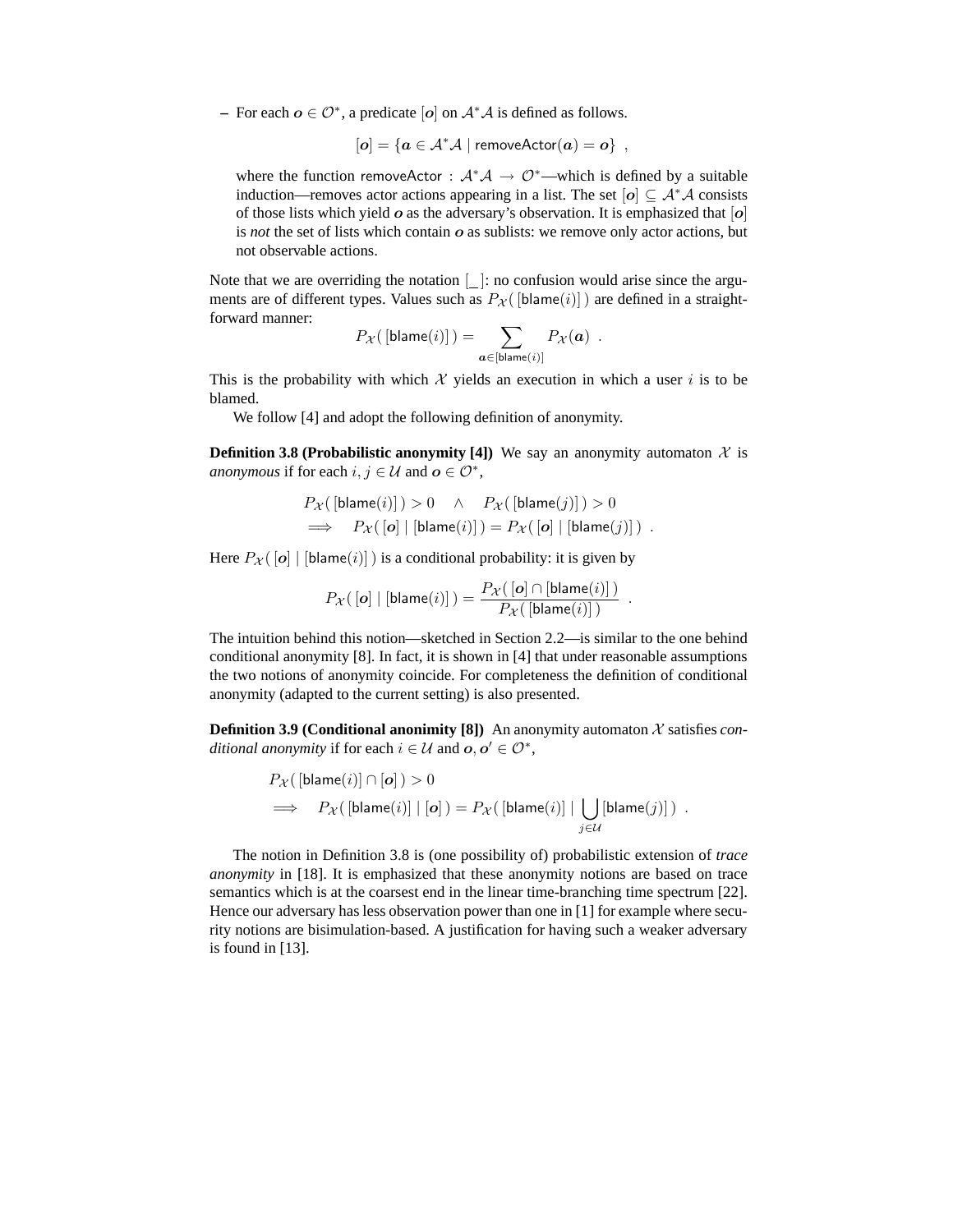## **4 Anonymity proof via probabilistic simulations**

In this section we extend the proof method [13,12] for anonymity to the probabilistic setting. In the introduction we have presented the basic scenario. Now we shall describe its details, with all the notions therein (traces, simulations, *etc.*) interpreted probabilistically.

#### **4.1** Anonymized automaton an $(X)$

We start with the definition of  $an(\mathcal{X})$ , the *anonymized version* of an anonymity automaton  $X$ . Recall that our notion of anonymity is conditional: the adversary has a priori knowledge on who is more suspicious. In an anonymity automaton  $X$ , the a priori probability with which a user i does wrong is given by  $P_{\mathcal{X}}([blame(i)])$ . Its normalized, conditional version

$$
\begin{aligned} r_i \overset{\text{def.}}{=} P_{\mathcal{X}}(\text{[blame}(i)] \mid \bigcup_{j \in \mathcal{U}} \text{[blame}(j)]\text{)} & = \frac{P_{\mathcal{X}}(\text{[blame}(i)] \cap \bigcup_{j \in \mathcal{U}} \text{[blame}(j)]\text{)}}{P_{\mathcal{X}}(\bigcup_{j \in \mathcal{U}} \text{[blame}(j)]\text{)}} \\ & = \frac{P_{\mathcal{X}}(\text{[blame}(i)])}{\sum_{j \in \mathcal{U}} P_{\mathcal{X}}(\text{[blame}(j)])} \end{aligned}
$$

(the equalities are due to Assumption 3.6) plays an important role in the following definition of an $(X)$ . The value  $r_i$  is the conditional probability with which a user i is to be blamed, given that there is any user to be blamed; we have  $\sum_{i \in \mathcal{U}} r_i = 1$ . Of course, for the values  $r_i$  to be well-defined, the anonymity automaton  $\mathcal X$  needs to satisfy the following reasonable assumption.

**Assumption 4.1 (There is someone to blame)** For an anonymity automaton  $X$ ,

$$
\sum_{j\in\mathcal{U}}P_{\mathcal{X}}(\left[\text{blame}(j)\right])\neq 0.
$$

Intuitively,  $an(\mathcal{X})$  is obtained from X by distributing an actor action blame(i) to each user j, with the probability distributed in proportion to  $r_i$ .

**Definition 4.2 (Anonymized anonymity automaton**  $an(\mathcal{X})$ **) Given an anonymity au**tomaton  $\mathcal{X} = (X, \mathcal{U}, \mathcal{O}, c, s)$ , its *anonymized automaton* an(X) is a 5-tuple  $(X, \mathcal{U}, \mathcal{O}, c^{an}, s)$ , where  $c^{an}$  is defined as follows. For each  $x \in X$ ,

$$
c^{\text{an}}(x)(\text{blame}(i), u) = \sum_{j \in \mathcal{U}} r_i \cdot c(x)(\text{blame}(j), u) \quad \text{for } i \in \mathcal{U} \text{ and } u \in \{\checkmark\} + X,
$$
  

$$
c^{\text{an}}(x)(o, u) = c(x)(o, u) \quad \text{for } o \in \mathcal{O} \text{ and } u \in \{\checkmark\} + X.
$$

On the first equation, the summand  $r_i \cdot c(x)$  (blame $(j), u$ ) results from distributing the probability  $c(x)$ (blame $(j), u$ ) for a transition  $x \stackrel{\text{blame}(j)}{\longrightarrow} u$ , to a user i. This is illustrated in the following figure: here  $\mathcal{U} = \{0, 1, \dots, n\}$  and  $q = c(x)(\text{blame}(j), u)$ .

$$
\boxed{\text{In } \mathcal{X} \text{blame}(j) [q] \begin{bmatrix} \mathbf{I} \mathbf{n} \text{ an}(\mathcal{X}) & \mathbf{I} \text{hame}(0) \left[ r_0 \cdot q \right] \end{bmatrix} \begin{bmatrix} \mathbf{I} \mathbf{n} \text{ am}(\mathcal{X}) & \mathbf{I} \text{hame}(n) \left[ r_n \cdot q \right] \end{bmatrix} \quad (2)}
$$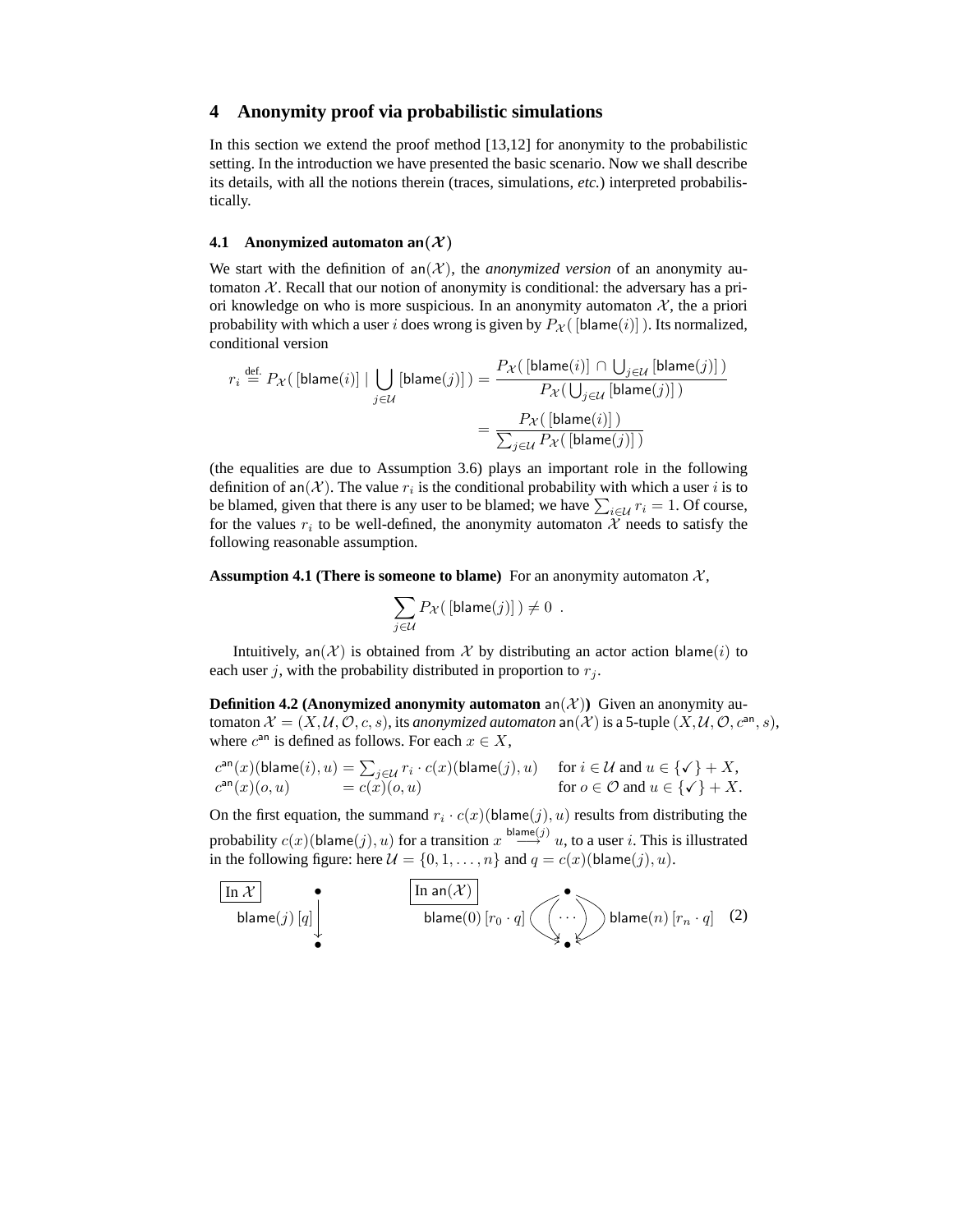The automaton an( $X$ ) is "anonymized" in the sense of the following lemmas.

**Lemma 4.3** *Let*  $\mathcal X$  *be an anonymity automaton. In its anonymized version*  $\text{an}(\mathcal X) =$  $(X, \mathcal{U}, \mathcal{O}, c^{\text{an}}, s)$  *we have* 

$$
r_j \cdot c^{\text{an}}(x)(\text{blame}(i),u) = r_i \cdot c^{\text{an}}(x)(\text{blame}(j),u)
$$

*for any*  $i, j \in \mathcal{U}$ ,  $x \in X$  *and*  $u \in \{\checkmark\} + X$ .

*Proof.* Obvious from the definition of  $c^{an}$ 

**Lemma 4.4** (an(X) **is anonymous**) *For an anonymity automaton* X, an(X) *is anonymous in the sense of Definition 3.8.*

*Proof.* Let  $o = \langle o_1, o_2, \dots, o_n \rangle \in \mathcal{O}^*$  and  $i, j \in \mathcal{U}$ . Moreover, assume

 $P_{\text{an}(\mathcal{X})}(\text{[blame}(i)]) \neq 0 \text{ and } P_{\text{an}(\mathcal{X})}(\text{[blame}(j)]) \neq 0 ,$ 

hence  $r_i \neq 0$  and  $r_j \neq 0$ . Then

$$
P_{an(X)}([o] \cap [blame(i)])
$$
  
\n
$$
= P_{an(X)}(\langle blame(i), o_1, o_2, \ldots, o_n \rangle)
$$
  
\n
$$
+ P_{an(X)}(\langle o_1, blame(i), o_2, \ldots, o_n \rangle)
$$
  
\n
$$
+ \cdots + P_{an(X)}(\langle o_1, olame(i), o_2, \ldots, o_n, blame(i) \rangle)
$$
  
\n
$$
= \sum_{x_0, x_1, \ldots, x_n \in X} s(x_0) \cdot c^{an}(x_0)(blame(i), x_1) \cdot c^{an}(x_1)(o_1, x_2) \cdot \cdots \cdot c^{an}(x_n)(o_n, \checkmark)
$$
  
\n
$$
+ \sum_{x_0, x_1, \ldots, x_n \in X} s(x_0) \cdot c^{an}(x_0)(o_1, x_1) \cdot c^{an}(x_1)(blame(i), x_2) \cdot \cdots \cdot c^{an}(x_n)(o_n, \checkmark)
$$
  
\n
$$
+ \cdots
$$
  
\n
$$
+ \sum_{x_0, x_1, \ldots, x_n \in X} s(x_0) \cdot c^{an}(x_0)(o_1, x_1) \cdot c^{an}(x_1)(o_2, x_2) \cdot \cdots \cdot c^{an}(x_n)(blame(i), \checkmark)
$$
.

We have the same equation for  $j$  instead of  $i$ . Hence by Lemma 4.3 we have

$$
r_j \cdot P_{\mathsf{an}(\mathcal{X})}([\mathbf{o}] \cap [\mathsf{blame}(i)]) = r_i \cdot P_{\mathsf{an}(\mathcal{X})}([\mathbf{o}] \cap [\mathsf{blame}(j)]) \tag{3}
$$

This is used to show the equality of two conditional probabilities.

$$
P_{\text{an}(\mathcal{X})}([\textbf{o}] | [\text{blame}(i)]) = \frac{P_{\text{an}(\mathcal{X})}([\textbf{o}] \cap [\text{blame}(i)])}{P_{\text{an}(\mathcal{X})}([\text{blame}(i)])}
$$
  
\n
$$
= \frac{r_i}{r_j} \cdot \frac{P_{\text{an}(\mathcal{X})}([\textbf{o}] \cap [\text{blame}(j)])}{P_{\text{an}(\mathcal{X})}([\text{blame}(i)])}
$$
 By (3)  
\n
$$
= \frac{P_{\text{an}(\mathcal{X})}([\textbf{o}] \cap [\text{blame}(j)])}{P_{\text{an}(\mathcal{X})}([\text{blame}(j)])}
$$
 By definition of  $r_i, r_j$   
\n
$$
= P_{\text{an}(\mathcal{X})}([\textbf{o}] | [\text{blame}(j)])
$$

. ⊓⊔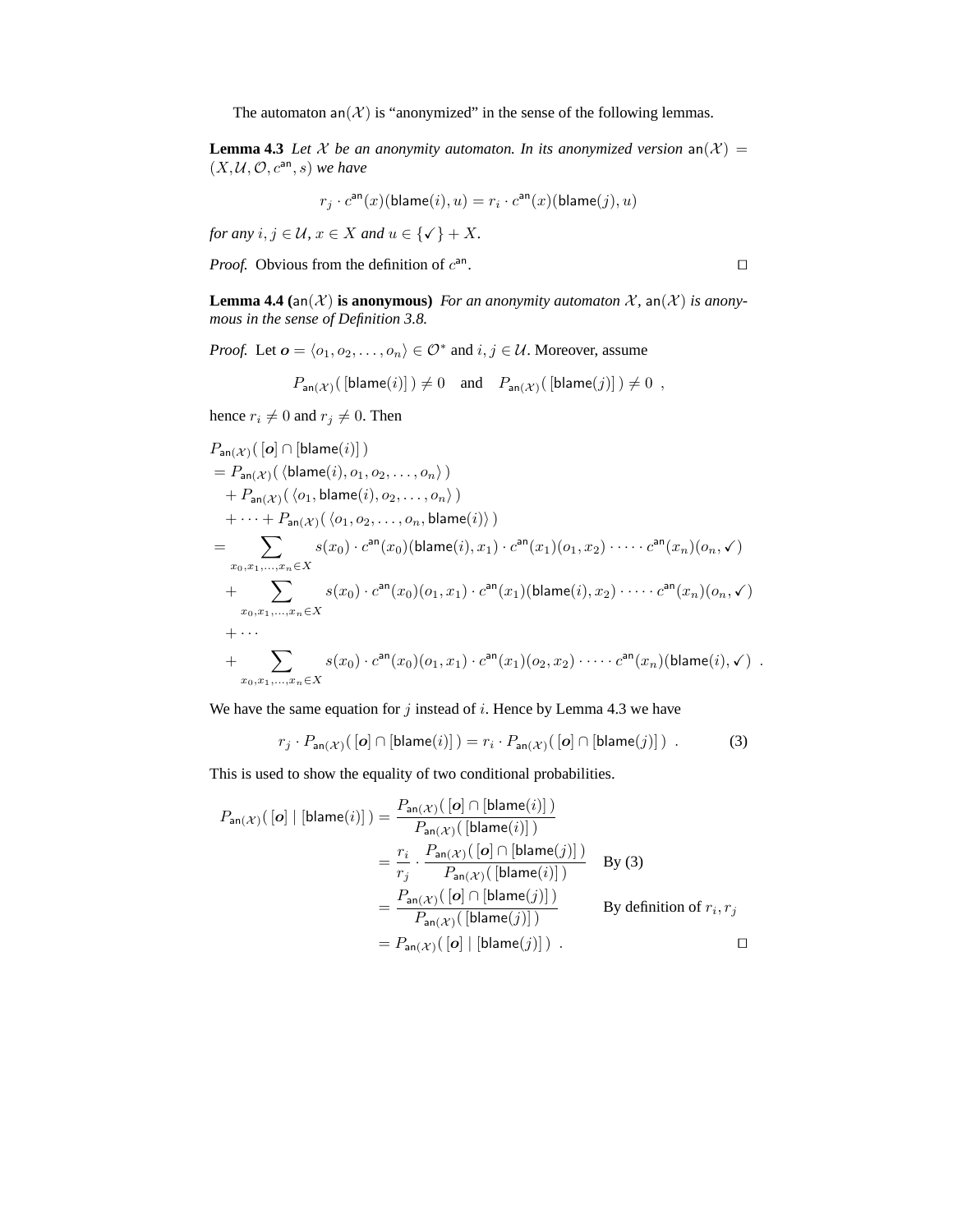#### **4.2 Forward/backward simulations for anonymity automata**

We proceed to introduce appropriate notions of forward and backward simulations. The (tedious) definition and soundness theorem—existence of a forward/backward simulation implies trace inclusion—come for free from the generic theory in [9]. This forms a crucial part of our simulation-based proof method.

**Definition 4.5 (Forward/backward simulations for anonymity automata)** Let  $\mathcal{X} =$  $(X, U, \mathcal{O}, c, s)$  and  $\mathcal{Y} = (Y, U, \mathcal{O}, d, t)$  be anonymity automata which have the same sets of users and observable actions.

A *forward simulation* from  $X$  to  $Y$ —through which  $Y$  *forward-simulates*  $X$ —is a function

$$
f:Y\longrightarrow \mathcal{D}X
$$

which satisfies the following inequalities in [0, 1].

$$
s(x) \leq \sum_{y \in Y} t(y) \cdot f(y)(x) \quad \text{for any } x \in X,
$$
  
\n
$$
\sum_{x \in X} f(y)(x) \cdot c(x)(e, \checkmark) \leq d(y)(e, \checkmark) \quad \text{for any } y \in Y \text{ and } e \in \mathcal{A},
$$
  
\n
$$
\sum_{x \in X} f(y)(x) \cdot c(x)(e, x') \leq \sum_{y' \in Y} d(y)(e, y') \cdot f(y')(x')
$$
  
\nfor any  $y \in Y, e \in \mathcal{A}$  and  $x' \in X$ .

A *backward simulation* from X to Y—through which Y *backward-simulates* X—is a function

$$
b:X\longrightarrow \mathcal{D}Y
$$

which satisfies the following inequalities in  $[0, 1]$ .

$$
\begin{array}{ll}\sum_{x\in X}s(x)\cdot b(x)(y) &\leq t(y) &\text{for any }y\in Y,\\ c(x)(e,\checkmark) &\leq \sum_{y\in Y}b(x)(y)\cdot d(y)(e,\checkmark) &\text{for any }x\in X\text{ and }e\in \mathcal{A},\\ \sum_{x'\in X}c(x)(e,x')\cdot b(x')(y')\leq \sum_{y\in Y}b(x)(y)\cdot d(y)(e,y') &\text{for any }x\in X,\,e\in \mathcal{A}\text{ and }y'\in Y.\end{array}
$$

The definition definitely looks puzzling. Why does a forward simulation have the type  $Y \to \mathcal{D}X$ ? Why is a backward simulation not of the same type? How come the complex inequalities? How do we know that the inequalities are in the correct direction?

In fact, this definition is an instantiation of the general, coalgebraic notions of forward/backward simulations [9, Definitions 4.1, 4.2]. More specifically, the two parameters  $T$  and  $F$  in the generic definition are instantiated as in Section 3.2.

**Theorem 4.6 (Soundness of forward/backward simulations)** *Assume there is a forward (or backward) simulation from one anonymity automaton* X *to another* Y*. Then we have trace inclusion*

$$
P_{\mathcal{X}} \sqsubseteq P_{\mathcal{Y}} ,
$$

*where the order*  $\sqsubseteq$  *is defined to be the pointwise order: for each*  $\mathbf{a} \in A^*A$ *,* 

$$
P_{\mathcal{X}}(\boldsymbol{a}) \leq P_{\mathcal{Y}}(\boldsymbol{a}) \enspace .
$$

*Proof.* We know (Lemma 3.4) that the notions of traces and simulations for anonymity automata are instantiations of the general, coalgebraic notions in [9,10]. Therefore we can appeal to the general soundness theorem [9, Theorem 6.1]. □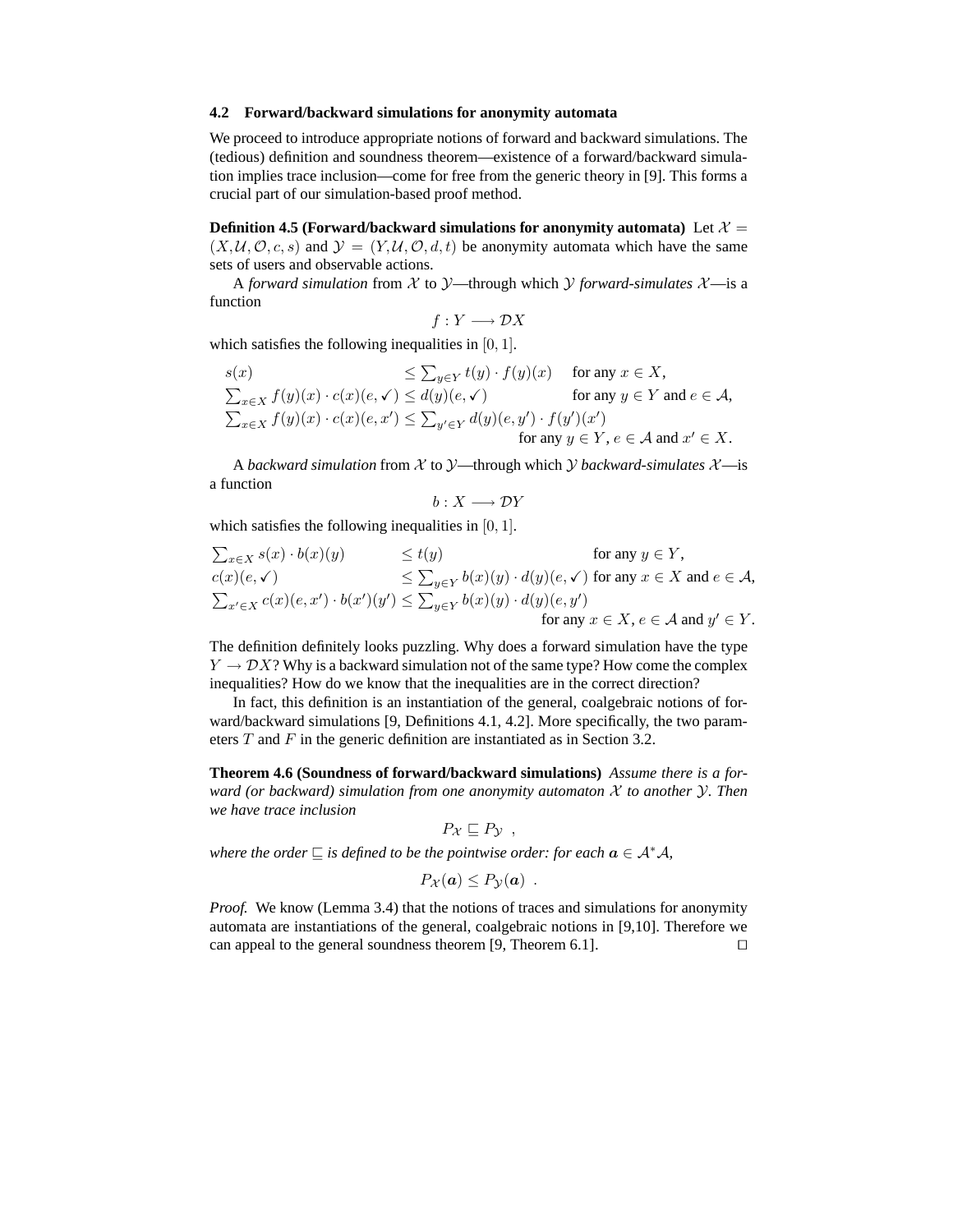#### **4.3 Probabilistic anonymity via simulations**

We shall use the materials in Sections 4.1 and 4.2 to prove the validity of our simulationbased proof method (Theorem 4.11).

The following lemma—which essentially says  $P_{\mathcal{X}} \subseteq P_{\text{an}(\mathcal{X})}$ —relies on the way  $an(\mathcal{X})$  is constructed. The proof is a bit more complicated than in the non-deterministic setting [13,12].

**Lemma 4.7** *Let* X *be an anonymity automaton. Assume there exists a forward or backward simulation from*  $\text{an}(\mathcal{X})$  *to*  $\mathcal{X}$ —through which  $\mathcal{X}$  *simulates*  $\text{an}(\mathcal{X})$ *. Then their trace semantics are equal:*

$$
P_{\mathcal{X}} = P_{\mathsf{an}(\mathcal{X})} \enspace .
$$

*Proof.* By the soundness theorem (Theorem 4.6) we have

$$
P_{\mathcal{X}} \sqsupseteq P_{\mathsf{an}(\mathcal{X})} \quad , \tag{4}
$$

where  $\supseteq$  refers to the pointwise order between functions  $\mathcal{A}^*\mathcal{A} \rightrightarrows [0,1]$ . We shall show that this inequality is in fact an equality.

First we introduce an operation obs which acts on anonymity automata. Intuitively,  $obs(\mathcal{Y})$  is obtained from  $\mathcal Y$  by replacing all the different actor actions blame(i) with single blame(sb)—sb is for "somebody". This conceals actor actions in  $\mathcal{Y}$ ; hence obs( $\mathcal{Y}$ ) only carries information on the observable actions of  $\mathcal{Y}$ .

$$
\boxed{\text{In } \mathcal{X} \text{blame}(0) [q_0] \begin{pmatrix} \cdot & \cdot & \cdot \\ \cdot & \cdot & \cdot \\ \cdot & \cdot & \cdot \end{pmatrix} \text{blame}(n) [q_n]} \qquad \boxed{\text{In obs}(\mathcal{X}) \text{blame}(\text{sb}) [q_0 + \dots + q_n] \begin{pmatrix} \cdot & \cdot & \cdot \\ \cdot & \cdot & \cdot \\ \cdot & \cdot & \cdot \end{pmatrix} \tag{5}
$$

Formally,

**Definition 4.8 (Anonymity automaton** obs( $\mathcal{Y}$ )) Given an anonymity automaton  $\mathcal{Y} =$  $(Y, U, O, d, t)$ , we define an anonymity automaton obs(Y) as the 5-tuple  $(Y, \{sb\}, O, d^{obs}, t)$ where:

**–** sb is a fresh entity,

 $- d^{\text{obs}}$  is a function

$$
d^{\text{obs}}: Y \longrightarrow \mathcal{D}(\mathcal{A}^{\text{obs}} \times \{\checkmark\} + \mathcal{A}^{\text{obs}} \times Y)
$$

where  $\mathcal{A}^{obs} = \mathcal{O} + \{\text{blame}(\text{sb})\}\text{, defined by:}$ 

$$
d^{\text{obs}}(y)(\text{blame}(\text{sb}), u) = \sum_{i \in \mathcal{U}} d(y)(\text{blame}(i), u) \quad \text{for } y \in Y \text{ and } u \in \{\checkmark\} + Y,
$$
  

$$
d^{\text{obs}}(y)(o, u) = d(y)(o, u) \quad \text{for } y \in Y, o \in \mathcal{O} \text{ and } u \in \{\checkmark\} + Y.
$$

The following fact is obvious.

**Sublemma 4.9** *For an anonymity automaton*  $\mathcal{X}$ ,  $obs(\mathcal{X})$  *and*  $obs(an(\mathcal{X}))$  *are identical.* ⊓⊔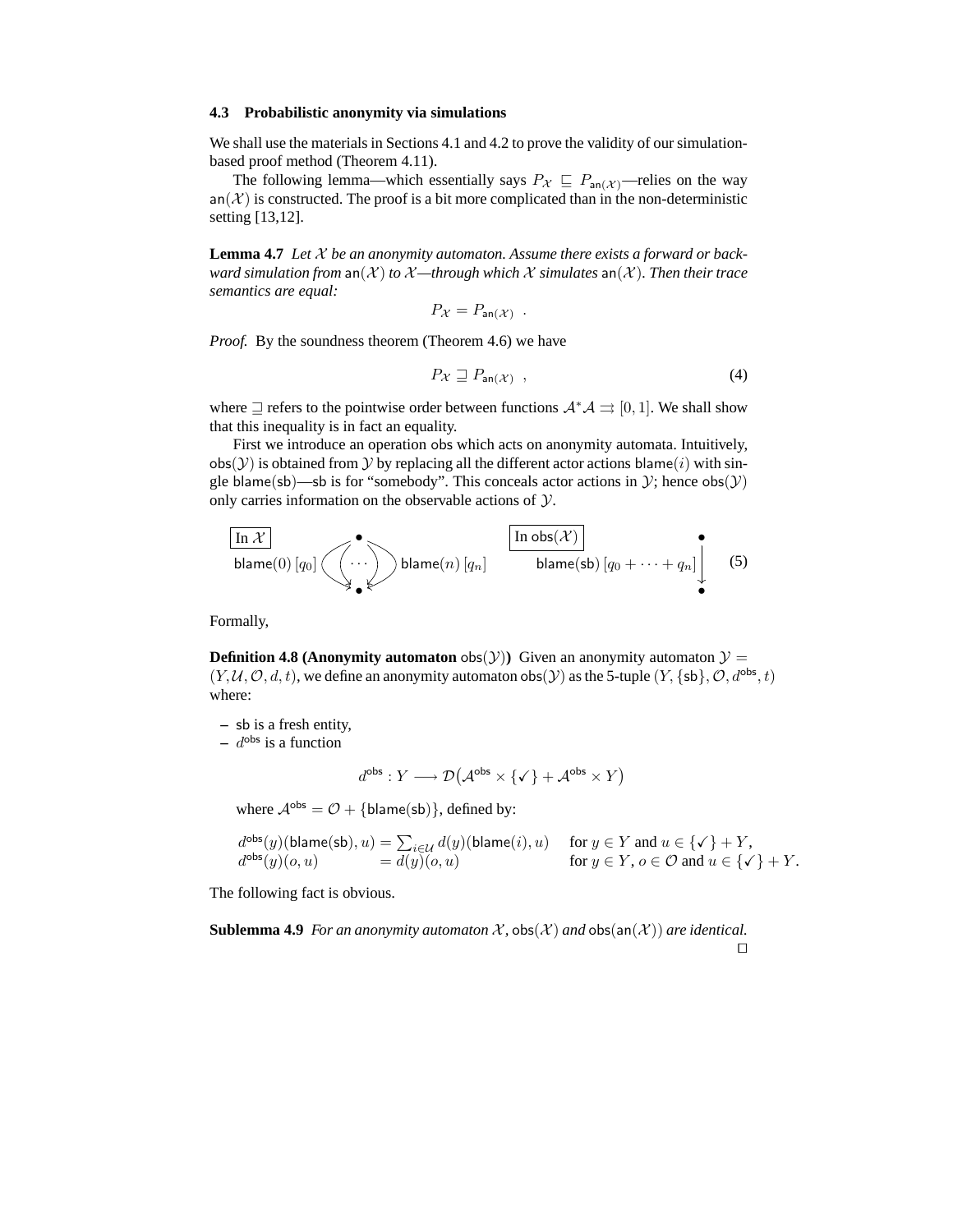The following sublemma is crucial in the proof of Lemma 4.7. Two automata  $\mathcal Y$  and  $obs(y)$ , although their trace semantics distributes over different sets, have the same sum of probabilities taken over all executions.

**Sublemma 4.10** *For an anonymity automaton* Y*,*

$$
\sum_{\mathbf{a}\in\mathcal{A}^*\mathcal{A}}P_{\mathcal{Y}}(\mathbf{a})=\sum_{\mathbf{a}'\in(\mathcal{A}^{\text{obs}})^*\mathcal{A}^{\text{obs}}}P_{\text{obs}(\mathcal{Y})}(\mathbf{a}')\enspace.
$$

Recall that  $A = \mathcal{O} + \{\text{blame}(i) \mid i \in \mathcal{U}\}\$ and  $A^{\text{obs}} = \mathcal{O} + \{\text{blame}(\text{sb})\}.$ 

*Proof.* From the definition of trace semantics (Definition 3.3), the sublemma is proved by easy calculation. ⊓⊔

We turn back to the proof of Lemma 4.7. We argue by contradiction—assume that the inequality in (4) is strict. That is, there exists  $a_0 \in A^*A$  such that  $P_{\mathcal{X}}(a_0) \geq$  $P_{\text{an}(\mathcal{X})}(\boldsymbol{a}_0)$ . Then, by (4) we have  $\sum_{\boldsymbol{a}\in\mathcal{A}^*\mathcal{A}}P_{\mathcal{X}}(\boldsymbol{a})\geq \sum_{\boldsymbol{a}\in\mathcal{A}^*\mathcal{A}}P_{\text{an}(\mathcal{X})}(\boldsymbol{a})$ . However,

| $\sum_{\bm{a}\in\mathcal{A}^*\mathcal{A}}P_{\mathcal{X}}(\bm{a})=\sum_{\bm{a}'\in(\mathcal{A}^{\text{obs}})^*\mathcal{A}^{\text{obs}}}P_{\text{obs}(\mathcal{X})}(\bm{a}')$ | By Sublemma 4.10 |
|-----------------------------------------------------------------------------------------------------------------------------------------------------------------------------|------------------|
| $= \sum_{\mathbf{a}' \in (\mathcal{A}^{\text{obs}})^* \mathcal{A}^{\text{obs}}} P_{\text{obs}(\text{an}(\mathcal{X}))}(\mathbf{a}')$                                        | By Sublemma 4.9  |
| $=\sum_{\bm{a}\in\mathcal{A}^*\mathcal{A}}P_{\mathsf{an}(\mathcal{X})}(\bm{a})$ .                                                                                           | By Sublemma 4.10 |

This contradiction concludes the proof of Lemma 4.7. □

Now we are ready to state the main result.

**Theorem 4.11 (Main theorem: probabilistic anonymity via simulations)** *If there exists a forward or backward simulation from*  $\text{an}(\mathcal{X})$  *to*  $\mathcal{X}$ *, then*  $\mathcal{X}$  *is anonymous.* 

*Proof.* By Lemma 4.7 we have  $P_{\mathcal{X}} = P_{\text{an}(\mathcal{X})}$ . Moreover, by Lemma 4.4, an $(\mathcal{X})$  is anonymous. This proves anonymity of  $X$ : recall that probabilistic anonymity is a property defined in terms of traces (Definition 3.8). ⊓⊔

**Example 4.12 (Dining cryptographers)** We demonstrate our proof method via simulations by applying it to the DC protocol.

Let  $X = \{x, y_0, y_1, y_2\}$  be the state space of  $\mathcal{X}_{\text{DC}}$ . Its anonymized version an $(\mathcal{X}_{\text{DC}})$ has the same state space: for notational convenience the state space of  $an(\mathcal{X}_{\text{DC}})$  is denoted by  $X' = \{x', y_0', y_1', y_2'\}$ . It is verified by easy calculation that the following function  $f: X \to \mathcal{D}(X')$  is a forward simulation from an $(\mathcal{X}_{\text{DC}})$  to  $\mathcal{X}_{\text{DC}}$ .

$$
f(x) = [x' \mapsto 1] \qquad f(y_0) = f(y_1) = f(y_2) = \begin{bmatrix} y_0' \mapsto \frac{p_0}{p_0 + p_1 + p_2} \\ y_1' \mapsto \frac{p_1}{p_0 + p_1 + p_2} \\ y_2' \mapsto \frac{p_2}{p_0 + p_1 + p_2} \end{bmatrix}
$$

By Theorem 4.11 this proves (probabilistic) anonymity of  $\mathcal{X}_{\text{DC}}$ , hence of the DC protocol.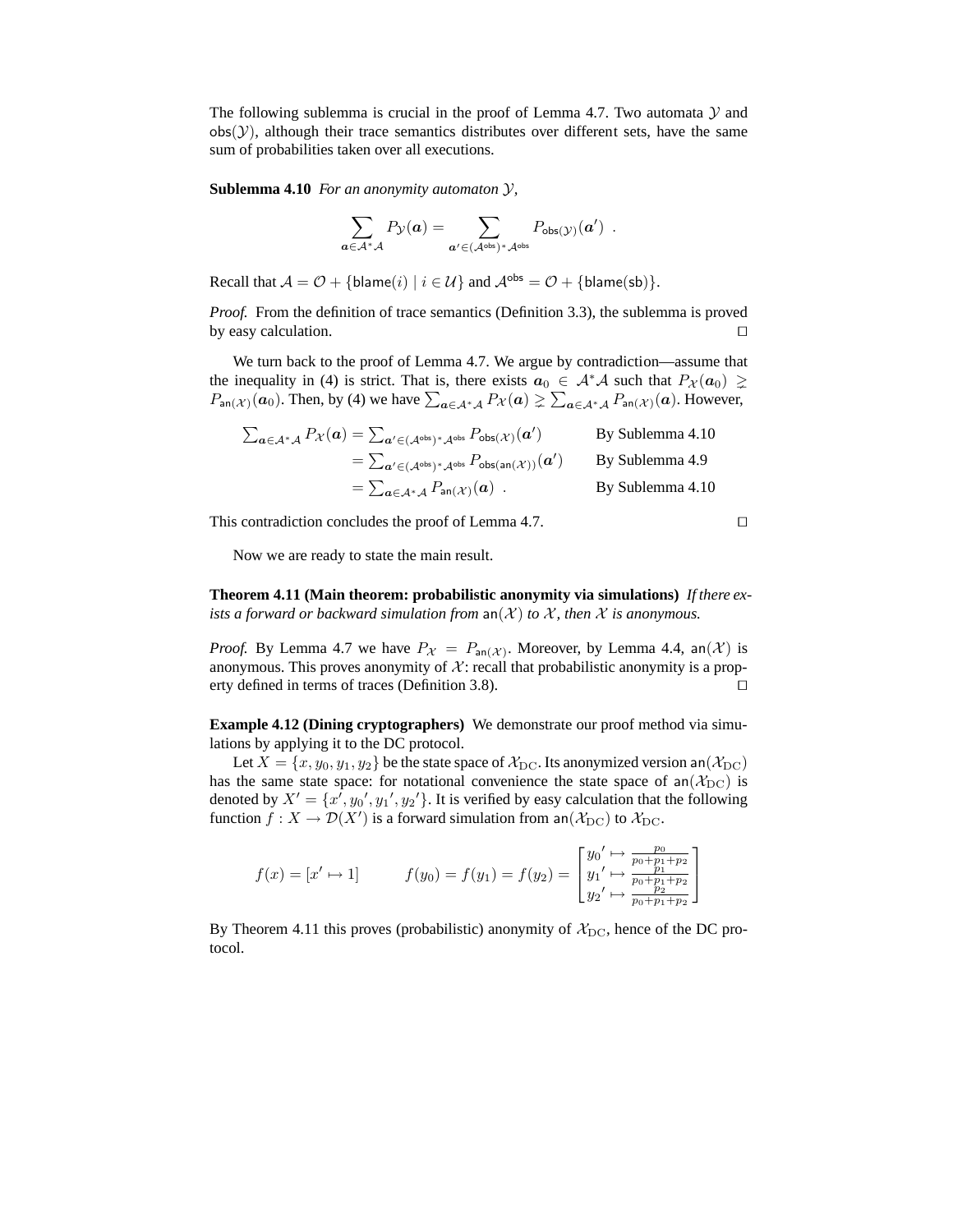## **5 Conclusion and future work**

We have extended the simulation-based proof method [13,12] for non-deterministic anonymity to apply to the notion of probabilistic anonymity defined in [4]. For the move we have exploited a generic theory of traces and simulations [9,10] in which the difference between non-determinism and probability is just a different choice of a parameter.

The DC example in this paper fails to demonstrate the usefulness of our proof method: for this small example direct calculation of trace distribution is not hard. A real benefit would arise in theorem-proving anonymity of an unboundedly large system (which we cannot model-check). In fact, the non-deterministic version of our proof method is used to theorem-prove anonymity of a voting protocol with arbitrary many voters [12]. A probabilistic case study of such kind is currently missing.

In [4] the probabilistic  $\pi$ -calculus is utilized as a specification language for automata. We have not yet elaborated which subset of the calculus is suitable for describing our notion of anonymity automata.

There is a well-established body of work on verification of probabilistic informationhiding properties such as non-interference [24,17]. Our proof method could be reconciled in this context by, for example, finding a translation of anonymity into a noninterference property.

The significance of having both non-deterministic and probabilistic branching in considering anonymity is claimed in [15]. However the current method cannot handle this combination due to the lack of suitable coalgebraic framework. Elaboration in this direction would also help better understanding of the nature of the (notorious) combination of non-determinism and probability.

*Acknowledgments* Thanks are due to Ken Mano, Peter van Rossum, Hideki Sakurada, Ana Sokolova, Yasuaki Tsukada and the anonymous referees for helpful discussions and comments. The first author is grateful to his supervisor Bart Jacobs for encouragement.

## **References**

- 1. M. Abadi and A. Gordon. A calculus for cryptographic protocols: The Spi calculus. In *Fourth ACM Conference on Computer and Communications Security*, pages 36–47. ACM Press, 1997.
- 2. Anonymity bibliography. http://freehaven.net/anonbib/.
- 3. M. Barr and C. Wells. *Toposes, Triples and Theories*. Springer, Berlin, 1985.
- 4. M. Bhargava and C. Palamidessi. Probabilistic anonymity. In M. Abadi and L. de Alfaro, editors, *CONCUR 2005*, volume 3653 of *Lect. Notes Comp. Sci.*, pages 171–185. Springer, 2005.
- 5. D. Chaum. The dining cryptographers problem: Unconditional sender and recipient untraceability. *Journ. of Cryptology*, 1(1):65–75, 1988.
- 6. L. Cheung. *Reconciling Nondeterministic and Probabilistic Choices*. PhD thesis, Radboud Univ. Nijmegen, 2006.